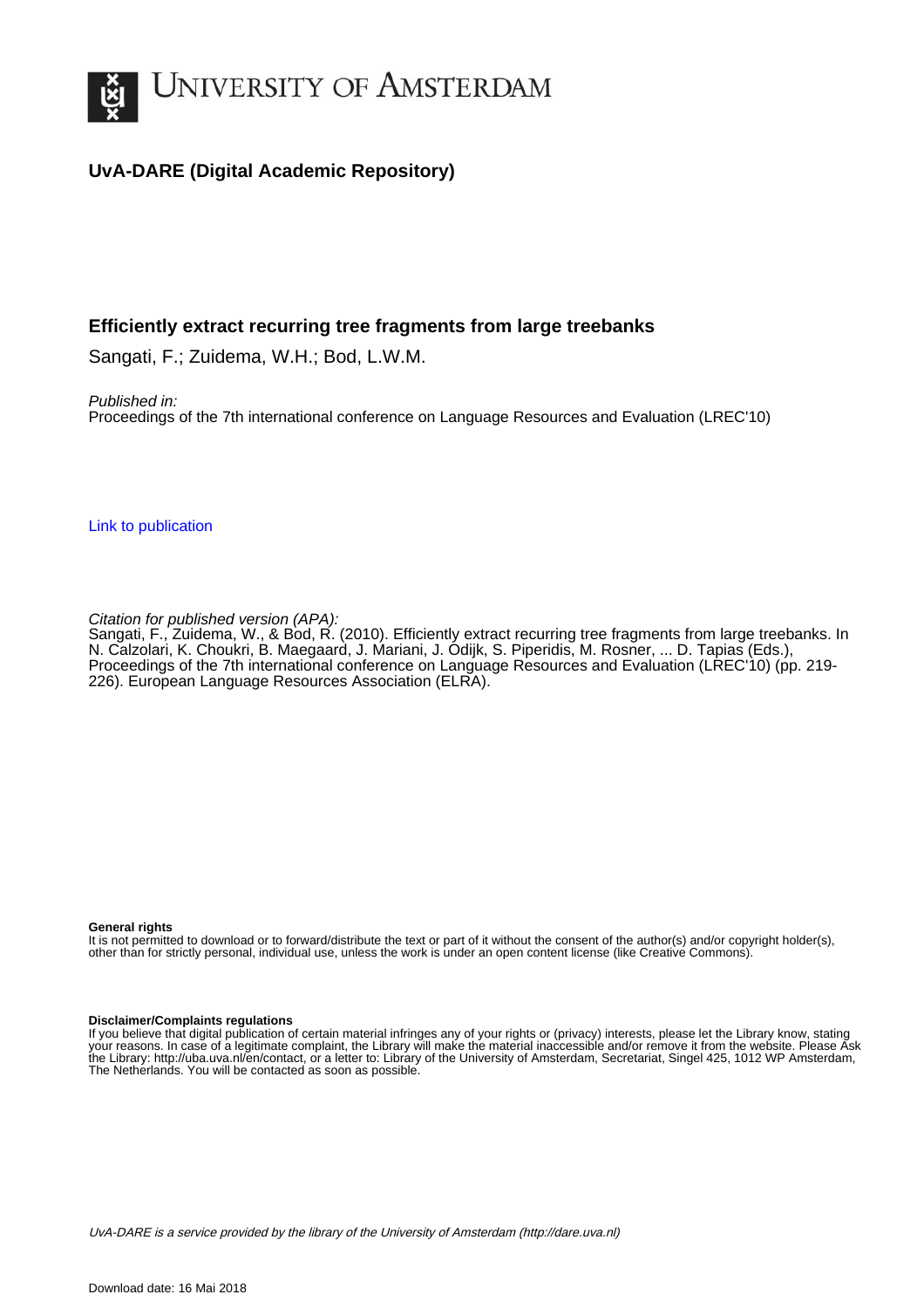# Efficiently extract recurring tree fragments from large treebanks

Federico Sangati, Willem Zuidema, Rens Bod

Institute for Logic, Language and Computation, University of Amsterdam Science Park 904, 1098 XH Amsterdam, The Netherlands {f.sangati, zuidema, rens.bod}@uva.nl

#### Abstract

In this paper we describe FragmentSeeker, a tool which is capable to identify all those tree constructions which are recurring multiple times in a large Phrase Structure treebank. The tool is based on an efficient kernel-based dynamic algorithm, which compares every pair of trees of a given treebank and computes the list of fragments which they both share. We describe two different notions of fragments we will use, i.e. standard and partial fragments, and provide the implementation details on how to extract them from a syntactically annotated corpus. We have tested our system on the Penn Wall Street Journal treebank for which we present quantitative and qualitative analysis on the obtained recurring structures, as well as provide empirical time performance. Finally we propose possible ways our tool could contribute to different research fields related to corpus analysis and processing, such as parsing, corpus statistics, annotation guidance, and automatic detection of argument structure.

## 1. Introduction

In many current linguistic theories, language users produce and understand sentences without necessarily decomposing them to just 'words' and 'rules'; rather, multi-word units may function as the elementary building blocks (Goldberg, 1995; Kay and Fillmore, 1997; Tomasello, 2000). An important question for computational linguistics is whether it can contribute to identifying such building blocks using statistical regularities in large corpora (Culicover and Nowak, 2003; Dennis, 2003; Zuidema, 2006).

A natural assumption in such work is to consider a construction linguistically relevant if there is some empirical evidence about its reusability in a representative corpus of examples. This assumption is at the base of several algorithms in the Data-Oriented-Parsing (DOP) tradition (Bod, 1992; Bod, 2001; Zuidema, 2007) and other approaches based on Tree Substitution Grammars (TSG) (Cohn et al., 2009; O'Donnell et al., 2009). These methods collect a large number of linguistic constructions, viz. *tree fragments*, from a syntactically annotated corpus, in order to parse novel sentences. However, the set of all possible fragments occurring in a big corpus is prohibitively large: it grows exponentially in the size of the treebank trees. Many of the existing approaches are therefore forced to work with a restricted portion of this set, usually a random sample. Moreover, as we will show in section 4.1., the majority of these constructions occur only once in the training corpus, and have little chance to be reused in novel sentences.

So then, how could we extract only those fragments which are reused in the data? In this paper we describe a solution to this challenge. We present Fragment Seeker<sup>1</sup>, a tool which serves to extract all *recurring maximal fragments*<sup>2</sup> , together with their frequencies, from a Phrase Structure (PS) treebank. The tool compares every pair of trees of a given treebank, and computes the list of all maximal fragments which are present in both.

The tool is based on an efficient kernel-based algorithm, which is conceptually similar to previously proposed methods using this technique (Collins and Duffy, 2001; Moschitti, 2006). The main difference, however, is that, while in previous work kernels are mainly used to numerically quantify the similarity between two trees, in the current project we are interested in identifying the actual constructions they share, i.e. the maximal fragments.

In section 2. we will describe two different notions of fragments which we will use, section 3. will give the details about the implementation, and section 4. will present a case study on the Penn Wall Street Journal (WSJ) treebank (Marcus et al., 1993). Finally section 5. will explain how this methodology could contribute to different research fields related to corpus analysis and processing.

### 2. Fragments and Partial Fragments

There are two types of constructions that we will focus on. The first one, which we will refer to as *fragment*, is in line with previous work on DOP and TSG. Given a PS tree of a sentence, a fragment extracted from it is a connected subset of nodes, in which every node has either the same daughters as in the original tree, or none.

The second type, which we will call *partial fragment*, is less restrictive, in the sense that it can include any connected subset of nodes of the original tree. This means that for every selected node of a tree structure, any number of its original daughters can be discarded. This types of fragments are particularly interesting if we want to find regularities in flat constructions that present a big number of daughters, e.g. distinguishing the arguments from the adjuncts in a verbal phrase (see also section 5.2.).

Figure 1 shows an example of parsetree, while figure 2 reports one of its fragments (left) and one of its partial fragments (right).

An other notion that we will use in this paper is the one of shared *maximal* (partial) fragment. A (partial) fragment τ shared between to trees is maximal if there is no other shared (partial) fragment starting with the same node as in τ and including all its nodes.

<sup>&</sup>lt;sup>1</sup>The tool is publicly available at  $http://staff.science.$ uva.nl/~fsangati

<sup>2</sup>All the maximal fragments which occur at least twice in the corpus. For a definition of *maximal fragments*, see section 2.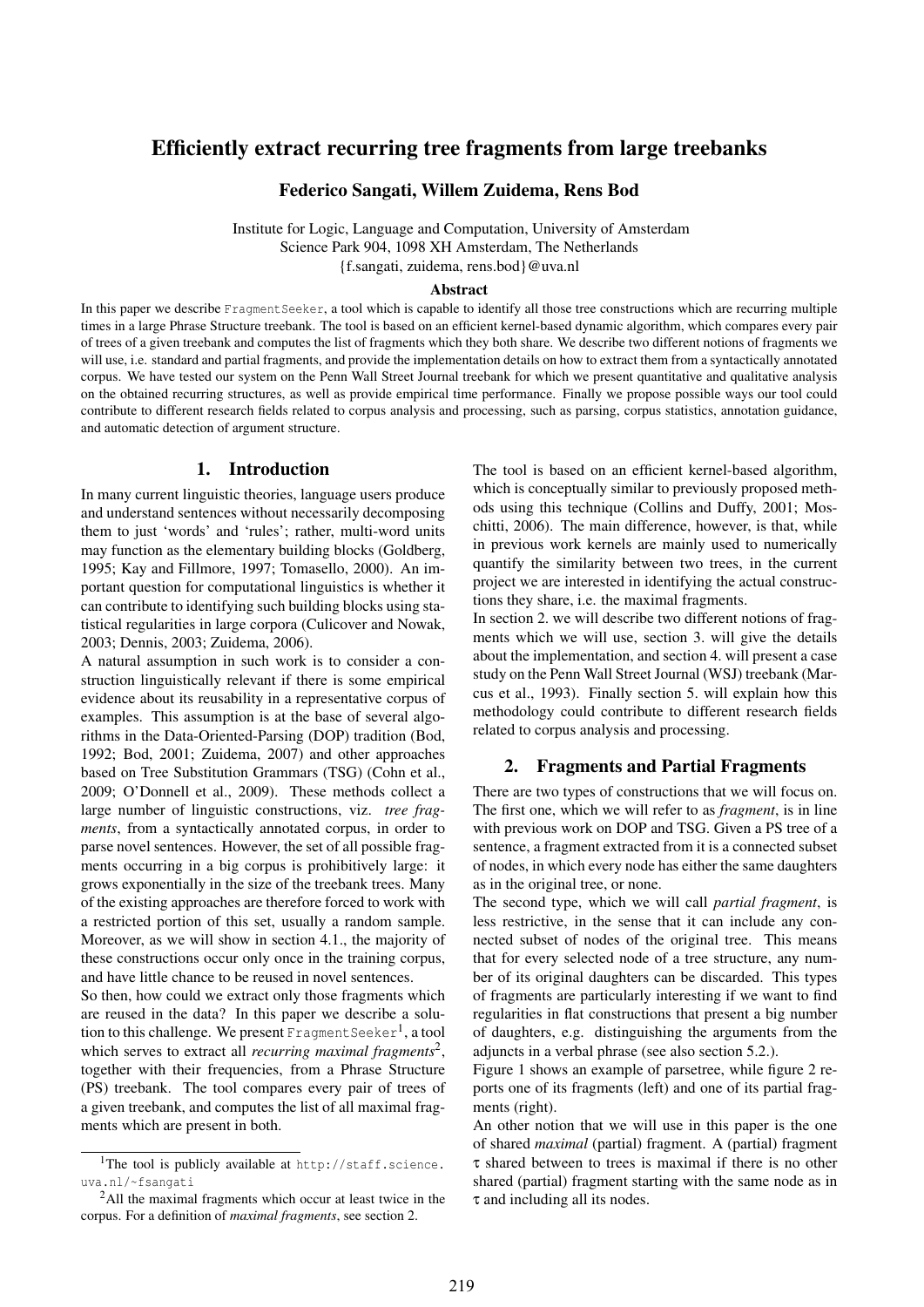

Figure 1: Example of a parsetree taken from the WSJ.



Figure 2: Example of a fragments (left) belonging to the tree structure of figure 1, and one of its partial fragments (right). In the fragment, all nodes preserve the same number of daughters as in the original tree, besides the terminal nodes NP-SBJ and VP. In the partial fragment the daughter NP-SBJ of S has been discarded.

### 3. Implementation Details

In order to extract the fragments and partial fragments which occur at least twice in a given treebank, we compare every pair of trees in the corpus and extract from it all shared maximal (partial) fragments. We employ a kernel method technique previously used in Natural Language Processing (Collins and Duffy, 2001; Moschitti, 2006) to compare the similarity between a pair of trees. While in previous work, the result of the algorithm corresponds to the number of (partial) fragments shared between the two structure, in our implementation we want to keep track of the actual (partial) fragments which are shared.

Algorithm 1 reports the pseudocode of the procedure to extract all maximal fragments and partial fragments from a treebank. For every pair of trees  $(t_i, t_j)$  in the corpus, and every pair of nodes  $(N_i, N_j)$  between the two structures, algorithm 2 and algorithm 3 are called.

### 3.1. Maximal Fragments

Algorithm 2 is used to identify the single maximal fragment in common between two PS structures starting at nodes  $(N_i, N_j)$ . The result is empty in case  $N_i$  and  $N_j$  differ in their labels, it contains only  $N_i$  if the labels are equal but

```
Algorithm: ExtractFragments(T)
Input: a corpus T of PS trees
Output: a set of fragments and partial fragments
begin
 FragList: a set of fragments;
 PartFragList: a set of partial fragments;
 foreach tree t_i \in T do
   foreach tree t_i \in T where Ti \neq T j do
    foreach node N_i \in t_i do
      foreach node N_i \in t_j do
       FragList.addAll(
         ExtractMaxFragmenta(N_i,N_j));PartFragList.addAll(
         ExtractMaxPartialFragments(N_i, N_j);
 return {FragList,PartFragList};
end
```
Algorithm 1: Pseudocode of the algorithm used for extracting the list of recurring maximal fragments, and maximal partial fragments from a corpus of PS trees.

Algorithm: ExtractMaxFragmenta $(N_i, N_j)$ 

**Input:** two PS nodes  $(N_i, N_j)$ 

Output: a set of nodes representing the maximal fragment rooted in  $N_i$  and  $N_j$ 

begin  $\{ \text{if } N_i \neq N_j \text{ then return } \{ \};$  $NodeSet \leftarrow \{N_i\};$ if  $N_i$ .daughters =  $N_i$ .daughters then for  $d \in (1, 2, ..., N_i)$ .daughters.size) do  $D_i \leftarrow N_i[d];$  $D_i \leftarrow N_i[d];$  $\text{NodeSetD} \leftarrow \text{ExtractMaxFragment}(D_i, D_j);$ NodeSet.union(NodeSetD); return NodeSet;

end

Algorithm 2: Pseudocode of the algorithm used for extracting the maximal fragments rooted in two nodes of two different PS trees.

their sequences of daughters differ, and it is constituted by multiple nodes if both root labels and daughter sequences coincide. In this last case the result is computed recursively by calling the same function on the pairs of daughters of the two initial nodes occupying the same position.

The time complexity of algorithm 1, when we only extract fragments (and not partial fragments), is  $O(n^2 \cdot m^2)$  where *n* is the size of the treebank and *m* the number of nodes in the biggest tree of the corpus. In terms of space the number of maximal fragments which are extracted for every pair of trees is in the worst case  $m^2$ . In our implementation we make use of *bitset structures* to efficiently represent fragments and perform set operations on them.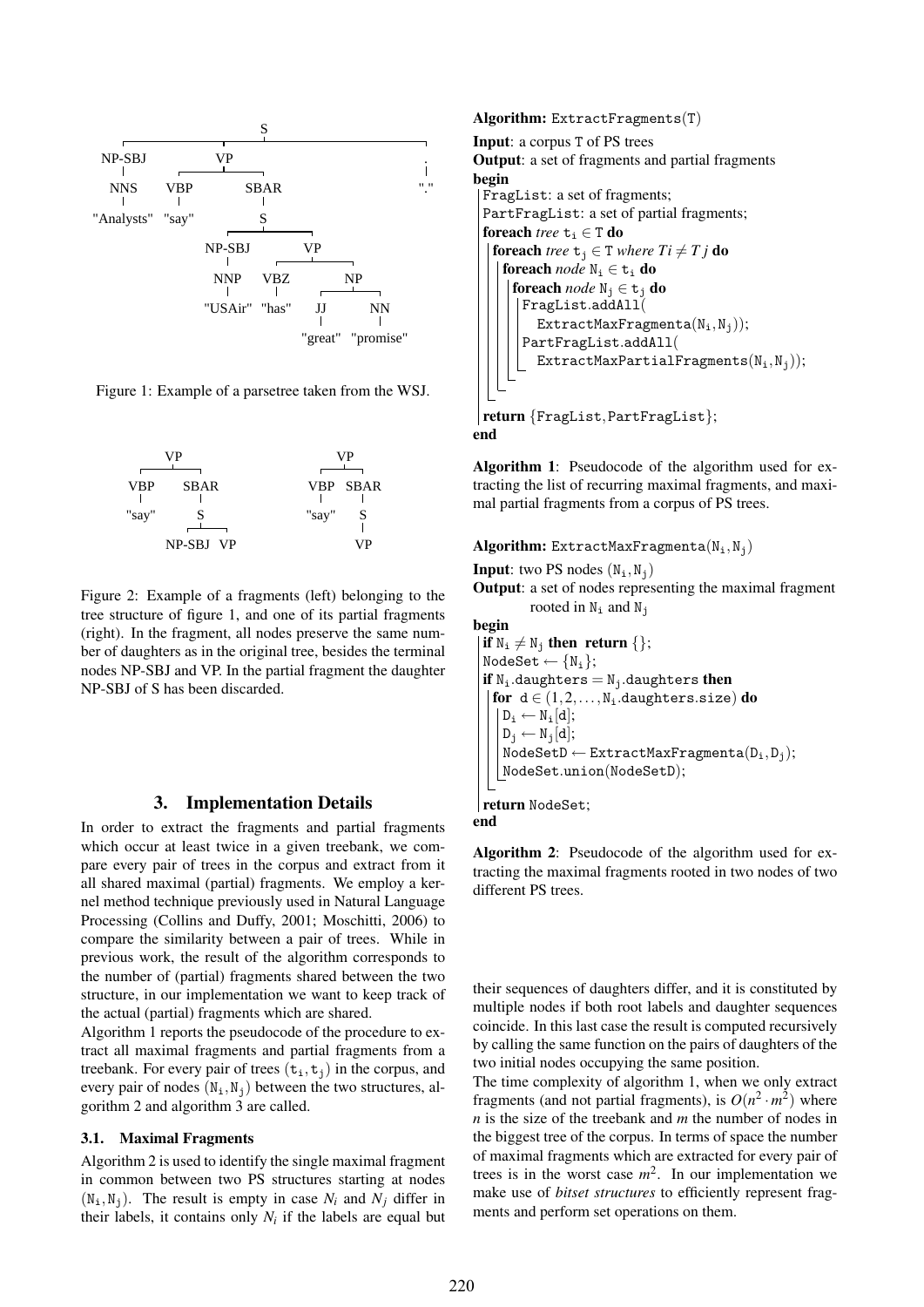```
Algorithm: ExtractMaxPartialFragments(N_i, N_j)
Input: two PS nodes (N_i, N_j)Output: a set of partial fragments rooted in N_i and N_jbegin
 if N_i \neq N_j then return \{\};
 MappingsSet \leftarrow MaxSetMappings(N_i, N_i, 0, 0, true);if MappingsSet = \{ \} then return \{ \{ N_i \} \};PartFragSet: a set of partial fragments;
 foreach Mapping ∈ MappingsSet do
  MaxPartialFragmentPairs: an array of sets of
     partial fragments (array size = # pairs in Mapping);
   i \leftarrow 0:
   foreach Pair ∈ Mapping do
   \mathbb{N}_1 \leftarrow Pair.first;
    N_2 \leftarrow Pair.second;
    MaxPartialFragmentPairs[i] \leftarrowExtractMaxPartialFragments(N_1, N_2);
   |i + +;foreach way of choosing one set for every element
    in the array MaxPartialFragmentPairs do
    NodeSet \leftarrow union between the chosen sets ;
    NodeSet.union(N_i);PartFragSet.add(NodeSet);
return PartFragSet;
end
```
Algorithm 3: Pseudocode of the algorithm used for extracting the maximal partial fragments rooted in two nodes of two different PS trees.

## 3.2. Maximal Partial Fragments

Algorithm 3 is used to extract the *maximal partial fragments* shared between two PS structures starting at nodes  $(N_i, N_j)$ . The main difference with respect to the previous case is that while there is at most one maximal shared fragment starting at a specific pair of nodes of two structures, there might be multiple possible maximal partial fragments in common. In fact, the two nodes might share multiple subsequences of daughters (mappings), but even if they have in common a single subsequence, every pair of corresponding daughters might have in turn multiple subsequences of daughters in common. In this last case every way of choosing a possible tree continuation leads to a different shared maximal partial fragment<sup>3</sup>.

At the beginning of algorithm 3 we compute the *Maximal Set of Mappings* (*MSM*) between the two sequences of daughters of the two nodes. This step is performed by algorithm 4, which is a dynamic algorithm similar to the one computing the *Longest Common Subsequence* between two strings (Atallah and Fox, 1998) and the one which finds *All Common Subsequences* (Wang and Lin,

```
Algorithm: MaxSetMappings(N_i, N_i, x, y, firstCall)Input: two PS nodes (N_i, N_j), 2 indexes (x, y) indicating
       the cell position in the chart table, and a boolean
       variable (firstCall) specifying whether this is
       the first time the method is being called ;
Output: a set of maximal mapping between the daughters
         of N_i and N_jbegin
 Mappings: a set of mappings (list of pairs of daughters);
 startX \leftarrow firstCall ? x : x+1;startY \leftarrow firstCall ? y : y + 1;endX ← Ni.daughters.size−1;
 endY \leftarrow N_i.daughters.size -1;
 startXExists \leftarrow startX < N_i.daughters.size;startYExists \leftarrow startY \leftarrow N_i.daughters.size;while startXExists∨startYExists do
   if startXExists then
    foreach cellY \in {endY,..., startY + 1} do
      if N_i[startX] = N_i[cellY] then
        endY \leftarrow cellY;
        subMappings \leftarrow MaxSetMappings(N_i,N_j,startX,cellY,false);
        if \negfirstCall then add pair (N<sub>i</sub>[startX],
          N_i[cellY]) in every mapping of subMappings;
       Mappings.addAll(subMappings)
   if startYExists then
    foreach cellX \in {endX,..., startX + 1} do
      if N_i[cellX] = N_i[startY] then
        \texttt{endX} \leftarrow \texttt{cellX};subMappings \leftarrow MaxSetMappings(N_i,N_j,cellX,startY,false);
        if \negfirstCall then add pair (N<sub>i</sub>[cellX],
          N_i[startY]) in every mapping of
        subMappings ;
       Mappings.addAll(subMappings)
   if startXExists∧startYExists∧
   N_i[startX] = N_i[startY] then
    subMappings \leftarrow MaxSetMappings(N_i,N_j,startX,startY,false);
    if \negfirstCall then add pair (N<sub>i</sub>[startX],
       N_i[startY]) in every mapping of subMappings;
    Mappings.addAll(subMappings);
    BREAK (while);
   if startX + 1 \leq endX then startX + +;
   else startXExists ← false ;
   if startY + 1 \leq endY then startY + +;
  \vertelse startYExists ← false;
 return Mappings;
end
```
Algorithm 4: Pseudocode of the algorithm used for finding the maximal mappings between the daughters of two PS nodes.

<sup>&</sup>lt;sup>3</sup>This might cause a combinatorial explosion of partial fragments. In our experiments on the WSJ treebank, we found only very few cases where the number of combinations was hard to handle computationally. To solve this issue we have set an upper bound on the number of combinations (1000 by default).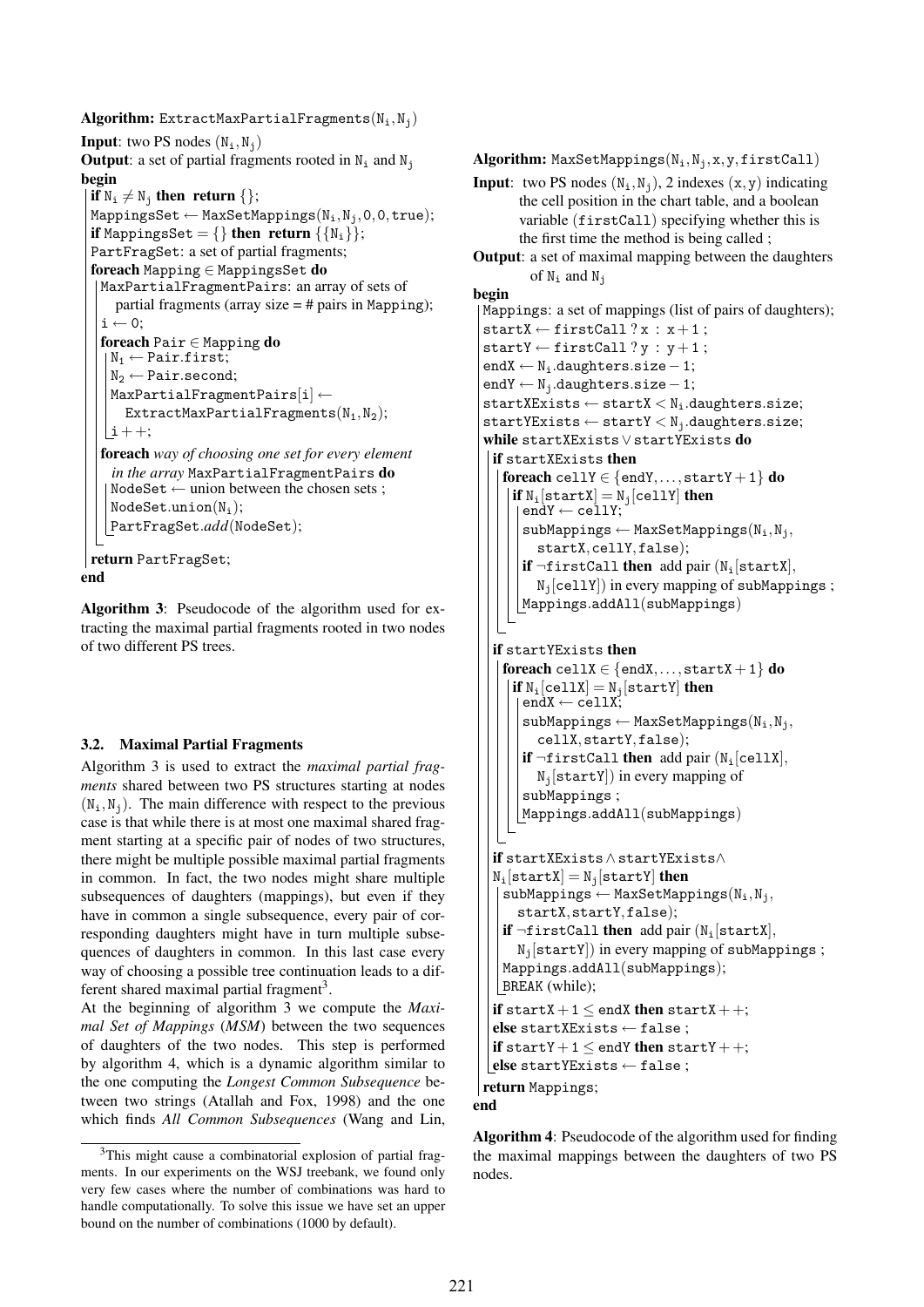

Figure 3: Example of the chart table of algorithm 4, when comparing two nodes *P* and *Q* whose set of daughters is  ${A,B,B,A,B,B}$  and  ${A,B,B}$  respectively. The number in every cell  $c_{i,j}$  corresponds to the total number of maximal mappings starting with the pair  $\{P[i], Q[j]\}$ . The total number of maximal mappings in this example is 11: 8 starting with the pair  $\{A[0], A[0]\}$  and 3 with the pair  $\{A[3], A[0]\}$ (see footnote 6). The arrows indicate the sub-mappings contributing to each mapping.

2007). In order to illustrate algorithm 4, figure 3 shows the chart table storing the intermediate results when comparing two nodes *P* and *Q* whose sequences of daughters are  $\{A_0, B_1, B_2, A_3, B_4, B_5\}$  and  $\{A_0, B_1, B_2\}$  respectively<sup>4</sup>. A *mapping* between the two sequences of daughters is a list of pairs of indexes  $(p_0, q_0), (p_1, q_1), \ldots, (p_m, q_m)$  such that  $P[p_0], P[p_1], \ldots, P[p_m]$  is a subsequence of daughters of *P* obtained by removing zero or more elements (analogously for *Q*) 5 . A set of mappings is said to be *maximal* if no mapping in the set is contained in an other mapping. In this example there are in total 11 maximal mappings in  $MSM(P,Q)^6$ .

The time complexity of algorithm 4 is  $O(d^4)$  where *d* is the maximum number of daughters in the two nodes being analyzed, but the space complexity is exponential in the worse case<sup>7</sup>. In our experiments, we encounter only very few cases when the computation of the *MSM* becomes intractable<sup>8</sup>.

 $\{(3,0),(4,1),(5,2)\},\{(0,0),(1,2)\},\{(0,0),(5,1)\}\$ 

 $\{(0,0),(4,1),(5,2)\},\{(0,0),(2,1),(5,2)\},\{(0,0),(2,1),(4,2)\},$ 

 $\{(0,0),(1,1),(5,2)\},\{(0,0),(1,1),(4,2)\},\{(0,0),(1,1),(2,2)\}\}.$  $7$ For instance if the two sequences of daughters are  ${A_0, A_1, \ldots, A_n}$  and  ${A_0, A_1, \ldots, A_m}$ , with  $n \geq m$ , the number of mappings is  $n!/((n-m)! \cdot m!)$ 

### 3.3. Exact Frequencies

In order to compute the frequencies with which the extracted (partial) fragments occur in the treebank, our algorithm keeps track of the frequency of each encountered shared (partial) fragment. The final count is a very close approximation<sup>9</sup> of the correct one, which nevertheless can be exactly computed by iterating over the tree structures in the corpus, and counting the total number of times each (partial) fragment is present.

## 4. A case study on the Penn WSJ

In this section we describe some statistics derived from testing FragmentSeeker on the Penn WSJ corpus (Marcus et al., 1993). We have restricted the treebank to the 39,832 structures of sections 02-21 (which are typically used as training sections for parsing results), and removed all null productions and traces from the original structures.

### 4.1. Fragments statistics

Figure 4 reports some statistics on the set of all maximal fragments which are extracted from the treebank. The total number of extracted fragments types is 527,217 (6,179,059 tokens), and their distribution with respect to their depths, reported on the graph of the same figure, shows that fragments of depth 3 and 4 are the most abundant recurring fragments in the corpus.

Figure 5 shows the distribution of the total number of fragments tokens which are present in the same treebank, with respect to their depths and maximum arities. The maximum arity of a fragment corresponds to the maximum number of daughters of the most prolific node. This variable seems to be a primary factor to affect the number of subtrees present in a tree structure.

The total number of fragments without any restriction in depth and arity, is estimated to be  $8.7 \cdot 10^{46}$ . It follows that the portion of fragment tokens which are recurring in the treebank (shown in the red-colored area in the same graph), is an infinitesimal fraction of all possible fragments<sup>10</sup>. This means that a random uniform sample over the total set of fragments will be likely to miss most if not all recurring fragments.

#### 4.2. Computation time

In terms of empirical computation time, using a 2.53 GHz processor machine, FragmentSeeker takes about 0.21 msec to extract fragments from a pair of input tree structures of the treebank (around 46 hours in total), and about 1.13 msec when extracting partial fragments (around 250 hours in total).

<sup>&</sup>lt;sup>4</sup>The subscript figures are used as placeholders to help distinguishing nodes with the same labels but differing in positions.

<sup>5</sup>This means that the relative positions of the daughters of *P* and *Q* is always preserved, and the pairs in a mapping never cross.  $^{6}$  *MSM*(*P*, *Q*) = {{(3,0),(4,2)},{(3,0),(5,1)},

<sup>8</sup>These are cases where for instance, a coordinated structure with a big number of conjuncts is paired with a similar but not identical structure. In order to prevent this problem from happening, we generate an approximate solution when the number of *MSM*, is greater than a specified limit (1000 in the default settings). The approximate solution which is used when the number

of *MSM* exceeds the limit, consists on applying a simple heuristic to extract two mappings, by immediately matching all possible elements and skipping itms only from the first or the second list of daughters in turn. Using the same example, the two mappings in the approximate solution coincide, since no elements need to be skipped:  $MSM_{approx}(P,Q) = \{\{(0,0), (1,1), (2,2)\}\}.$ 

The approximation originates from the fact that we keep track of maximal fragments: if two big structure are identical we extract only one structure for every pair of corresponding nodes.

<sup>&</sup>lt;sup>10</sup>This fraction is 7.1 ·  $10^{-41}$ . In the graph, the red area doesn't look an infinitesimal fraction simply because the scale on the yaxes is logarithmical.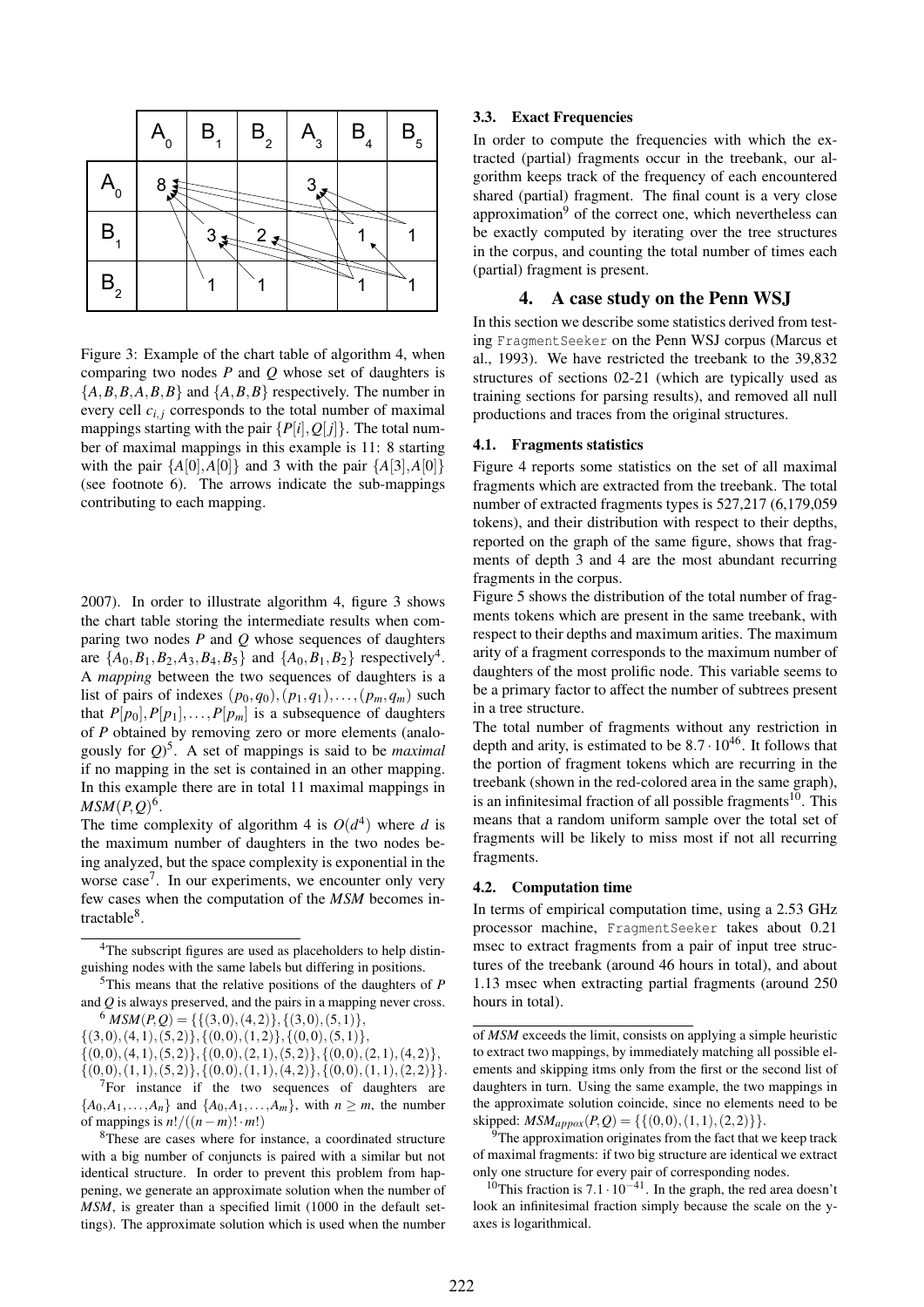

Figure 4: Distribution of the types and tokens frequencies of the recurring maximal fragment with respect to their depths. Fragments are extracted from sections 02-21 of the Penn WSJ Treebank.



Figure 5: Distribution of the total number of fragments tokens which are present in the trees of sections 02-21 of the Penn WSJ Treebank, with respect to their depths (horizontal axes). Every line corresponds to the total number of fragments at different depth values, when limiting the maximum arity of the fragments to a certain constant (the number reported close to the line). The maximum arity of a fragment is defined to be the maximum number of daughters in the most prolific node of the fragment. The red-colored area at the bottom of the graph represents the portion of fragment tokens which are recurring in the corpus. R1 is the sub-portion including fragments with only unary branching, and similarly R2 and R3 represent sub-portions with fragments with maximum arity 2 and 3.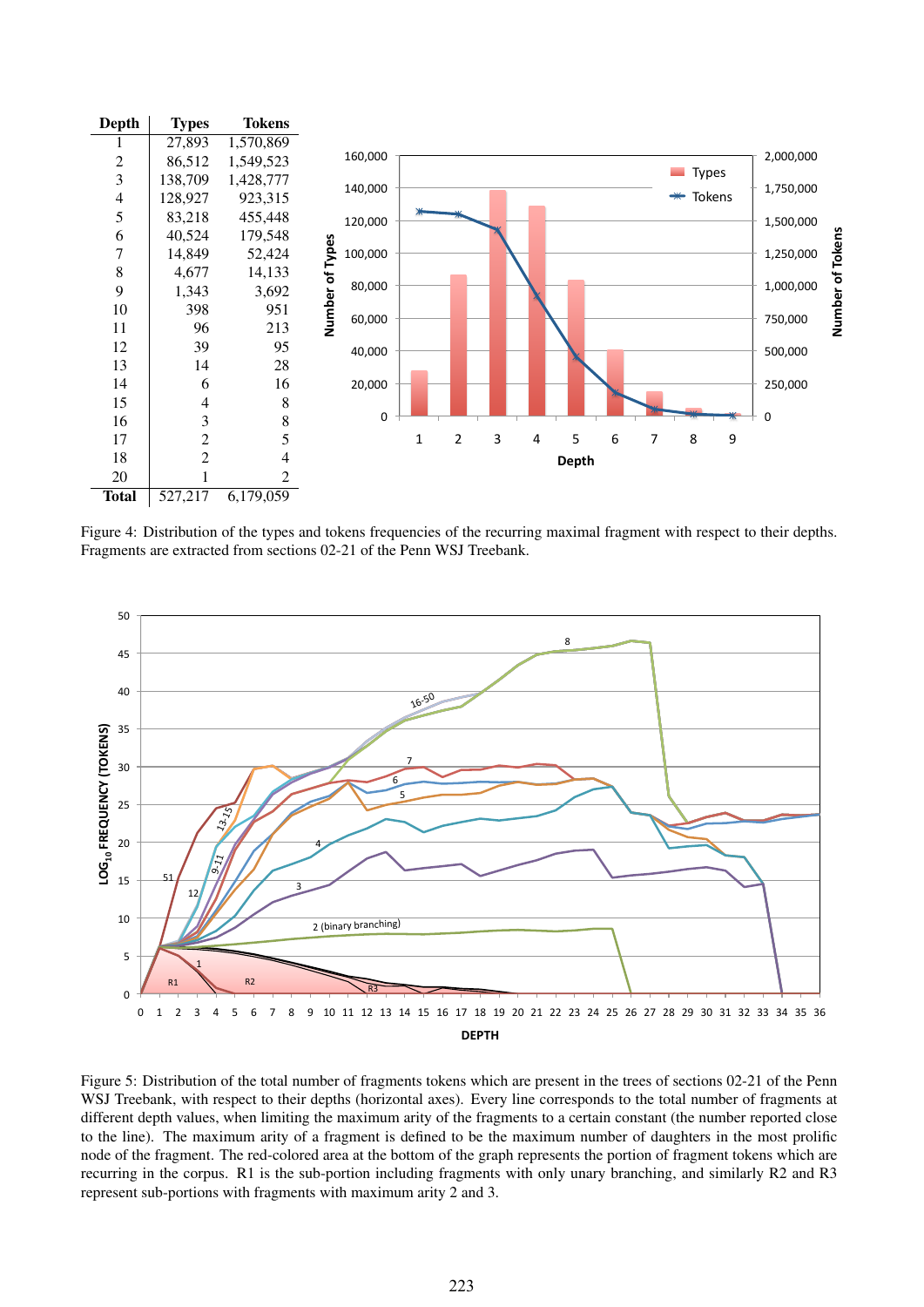

Figure 6: The most frequent fragments (top) and partial fragments (bottom) containing the verb *say*, when it is a present tense verb (VBP). Below each (partial) fragment we report the exact frequency with which it occurs in the WSJ.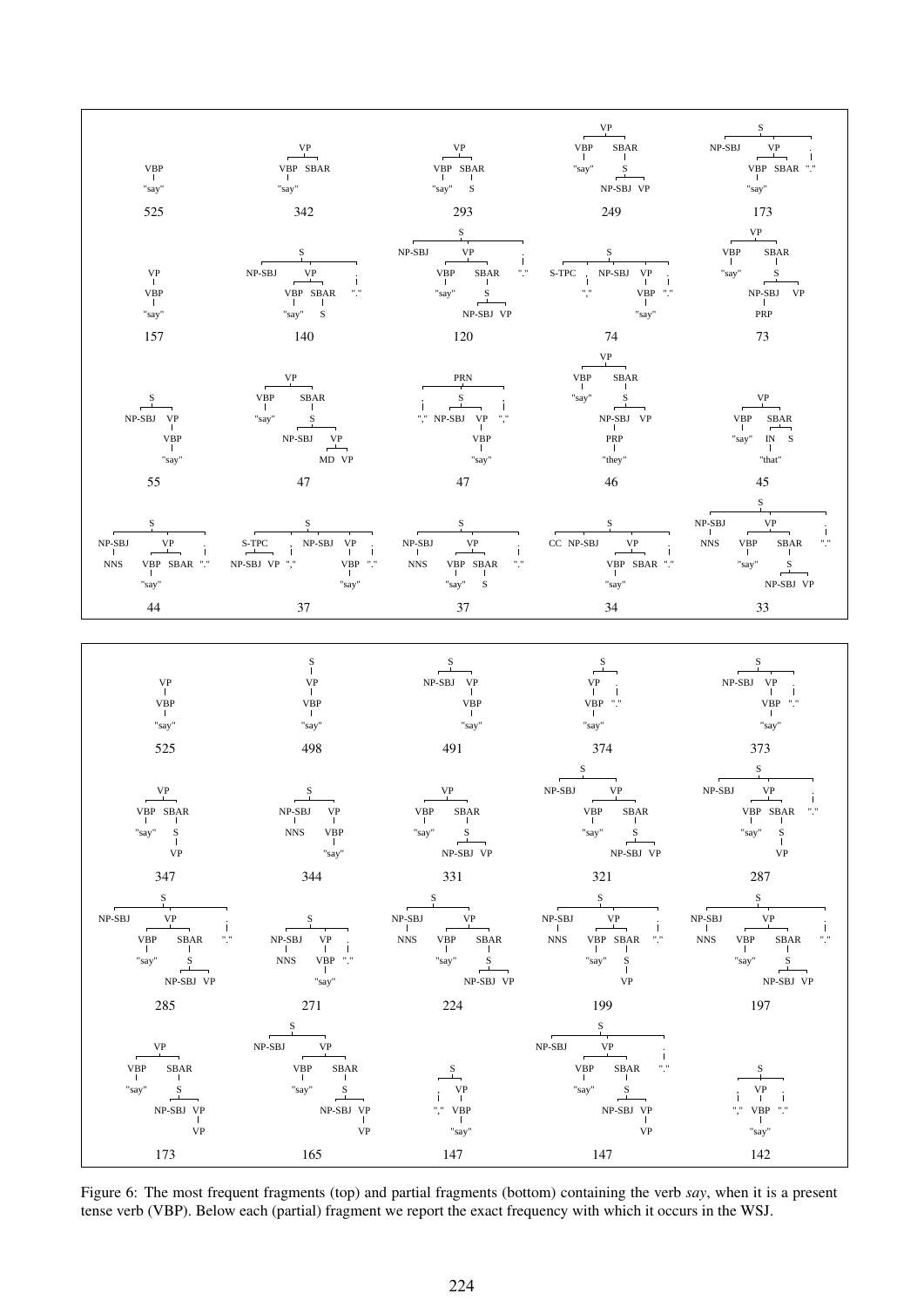

Figure 7: Above: an example of a PS of the WSJ. Below: the most frequent partial fragments present in the PS above, containing the lexical item *gave*.

## 5. Possible Applications

Annotated corpora are valuable resources for people working with natural languages both from theoretical and practical view points. It is nevertheless not obvious how to approach them when it comes to gather meaningful statistics on the occurrences of specific constructions.

The types of fragments which are extracted from FragmentSeeker can easily extract meaningful quantitative and qualitative information from a treebank, which can be used for corpus analysis and processing.

### 5.1. Corpus analysis

In figure 6 we have reported the most frequent fragments and partial fragments of the WSJ containing the verb "*say*" (when it is a present tense verb). This kind of statistics, can give an insight on the specific template constructions of this particular verb, and can be useful to determine its valency, i.e. the types of arguments it usually accepts. For example, the second fragment at the top of the figure (occurring 342 times) illustrates a specific template construction of the verb, which requires a relative or subordinate clause (SBAR) as first and only argument to its right; this specific construction appears 65% of the times. Moreover the third partial fragment in the second box of the same figure (occurring 491 times) shows that in almost all cases (94%) there is a a subject-noun-phrase (NP-SBJ) preceding the verb.

### 5.2. Argument/adjunct distinction

The list of partial fragments could also be at the base of an automatic process to infer the argument/adjunct distinction in a corpus of PS trees. This line of research is related to other work on subcategorization (Briscoe and Carroll,

1997) and on the extraction of fragments for more elaborate parsing formalisms such as Tree Adjoining Grammars (Chiang, 2000).

In figure 7 we show an example of a WSJ tree structure which uses the verb *gave*. The frequencies of the partial fragments listed at the bottom of the same figure, give evidence that both NP daughters of the VP are part of the argument structure of the verb. In fact *gave* is used as a ditransitive verb half of the times it appears in the treebank. On the other hand, the last daughter (S-PRP) should be marked as an adjunct, since it is present within the scope of this verb only in an other structure of the treebank (beside the one under consideration).

### 5.3. Corpus annotation

FragmentSeeker could be used as a possible extension of currently available syntactic annotation tools, in projects which aim at expanding partially annotated corpora, as well as those which target a manual revision of automatically annotated treebanks. The availability of the most frequent constructions of a certain lexical item could be beneficial in the annotation and correction process, both in terms of time and consistency.

### 5.4. Parsing

The set of fragments extracted from a PS treebank together with their frequencies can be easily turned into a probabilistic Tree Substitution Grammar (TSG) for parsing novel sentences (Sangati, 2009). In this framework we can use all the fragments occurring at least twice in the treebank as well as select only those which appear at least a greater number of times. Preliminary results indicate that this direction is promising since it achieves very competitive results even